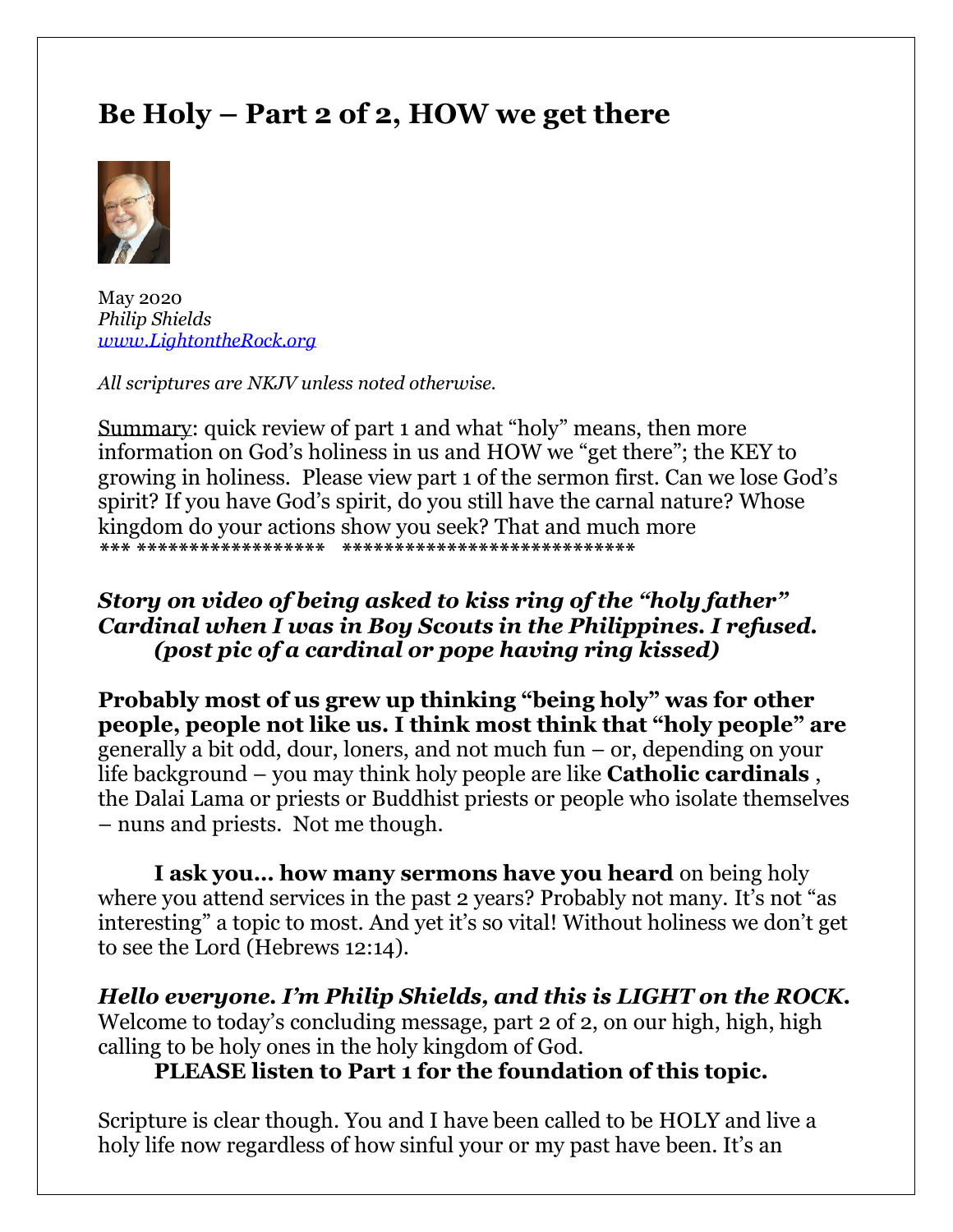amazing testimony to God's grace actually that he can take someone like you or me and make us holy. As I pointed out last time, *we cannot make ourselves holy, consecrated or set-apart.* But we are indeed called to be holy and today we'll discuss in more detail HOW we become holy and grow in holiness.

### *1 Peter 1:15-16*

*"as He who has called you is holy, YOU also be holy in all your conduct, because it is written, 'BE holy, for I am holy."* 

How important is this? Without holiness we won't even see our Lord. *Hebrews 12:14 "Pursue peace with all people, and HOLINESS, without which no one will see the Lord;"*

# *Holiness SHOULD BE JOYFUL way of life*

**Being truly holy – God's way – should be a normal and fun way of life**. But we've heard of monasteries where you're not allowed to speak much or have to take a vow of poverty and so on. Abraham, Isaac, Jacob, David and many other holy people in scripture were not poor.

But when we're holy, we won't be having tons of guilt, nursing hangovers, or worrying if we got someone pregnant or not  $-$  no, living a holy life is actually fun. We're not all drugged up or beat up because we were in bad company. (Of course in times of religious persecution, we have to be willing to face trouble.)

**Jesus** – whom I call by his Hebrew name Yeshua – **was obviously MOST holy human ever – but his very first miracle was producing top notch red wine** from scores of gallons of water at a wedding party! After the party had already consumed the wine the hosts had brought, he made lots more. He was called a person who could enjoy his food and drink – accused of being a "glutton and a winebibber" (Matthew 11:19 post) and a friend of people not commonly regarded as good people!

# *Matthew 11:19*

**"The Son of Man came eating and drinking, and they say, 'Look, a glutton and a winebibber**, a *friend* of tax collectors and sinners!' But wisdom is justified by her children."

So being holy should be normal. And the more we grow in holiness, the more we reflect and demonstrate the presence of God in us, who tells us that in his presence is joy forevermore. God likes joy. God likes wholesome pleasure.

# **Psalms 16:7**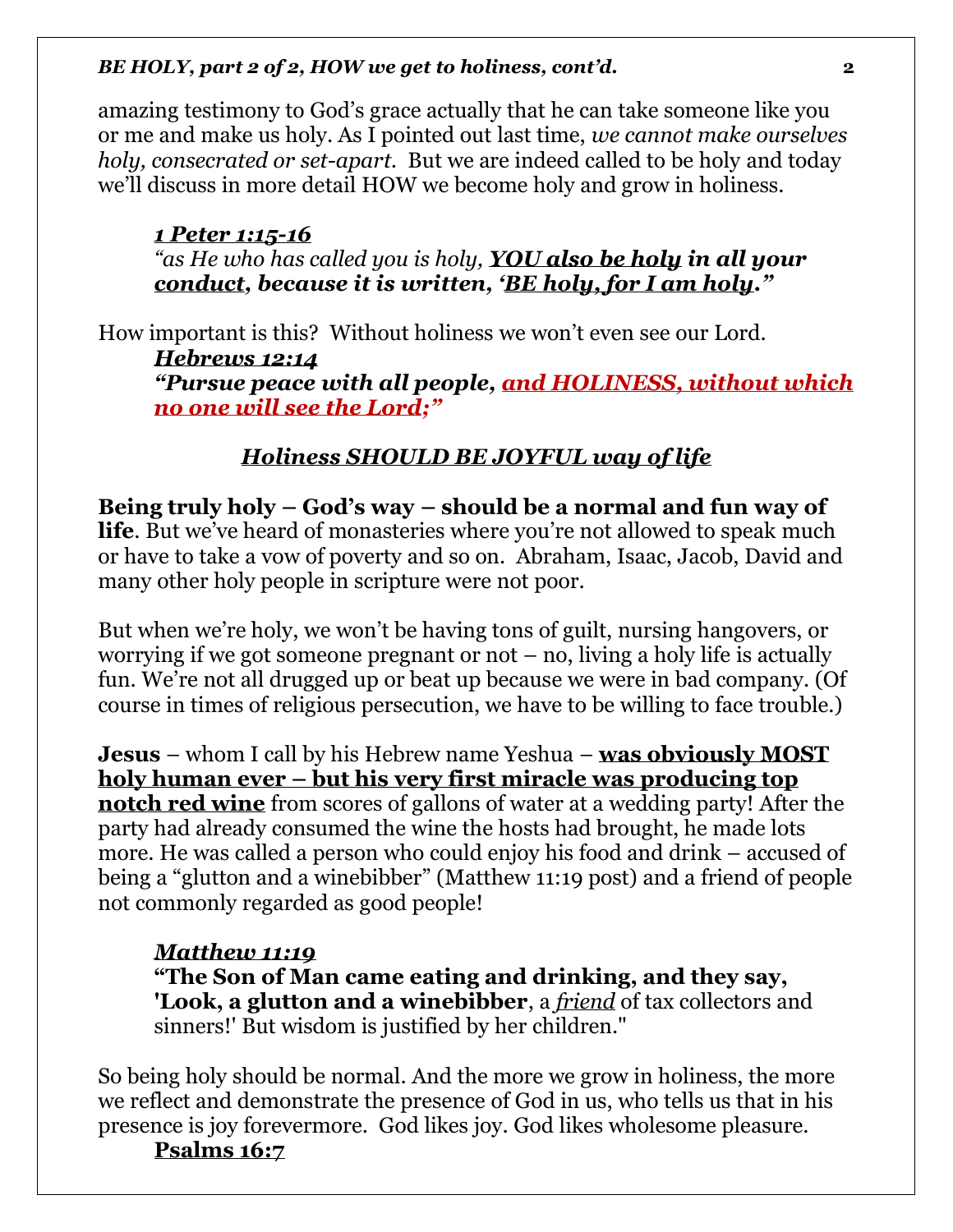### "You will show me the path of life; **In Your presence is fullness of JOY; At Your right hand are** *pleasures* **forevermore**."

So I wanted to and needed to quash this notion that being holy can't be fun or normal!

#### **REMINDER – WHAT DOES IT MEAN TO BE HOLY?**

**Covered in part 1 – the Hebrew and Greek words for "holy" are**  *qadosh* **(Hebrew) and** *hagios* **(Greek) – both pointing to being SET APART, CONSECRATED to our God for his use and purposes.** 

We're the "called out ones" – called out to be different, to be *special*, to be consecrated. NOT "holier than thou" though (Isa 58 – God hates that).

#### **Leviticus 20:24-26**

But I have said to you, "You shall inherit their land, and I will give it to you to possess, a land flowing with milk and honey."

 **I am YHVH your God, who HAS SEPARATED YOU from the peoples**.

(NIV, Berean, -- "who has *set you apart*" CEV – "*chosen you to be different from the rest* of the people")

#### **Continuing now in Lev 20:25-26**

**You shall therefore distinguish between clean animals and unclean**…. 26 And **you shall be holy (SET APART) to Me, for I YHVH am holy, and have SEPARATED YOU from the peoples, that you should be Mine**."

**How are we doing so far?** Are we living a life that clearly is different and separated from the rest – or is that not so clear?

If your differences from all those around you, **if being HOLY was a capital crime**, for which you could be executed, would the evidence of your holiness/set-apartness be so overwhelmingly obvious, that you would be condemned by man's law?

**Even when God gave Israel the clean and unclean meats laws, all that was remind them** they are not to be like other nations and cultures – even down to the kind of food they ate; to be discriminating of what is clean and unclean in everything they do.

Have you noticed that before, in Leviticus 11? At the END of it, God tells them His REASON for having a list of clean and unclean meat is to teach us  $-24/7$  -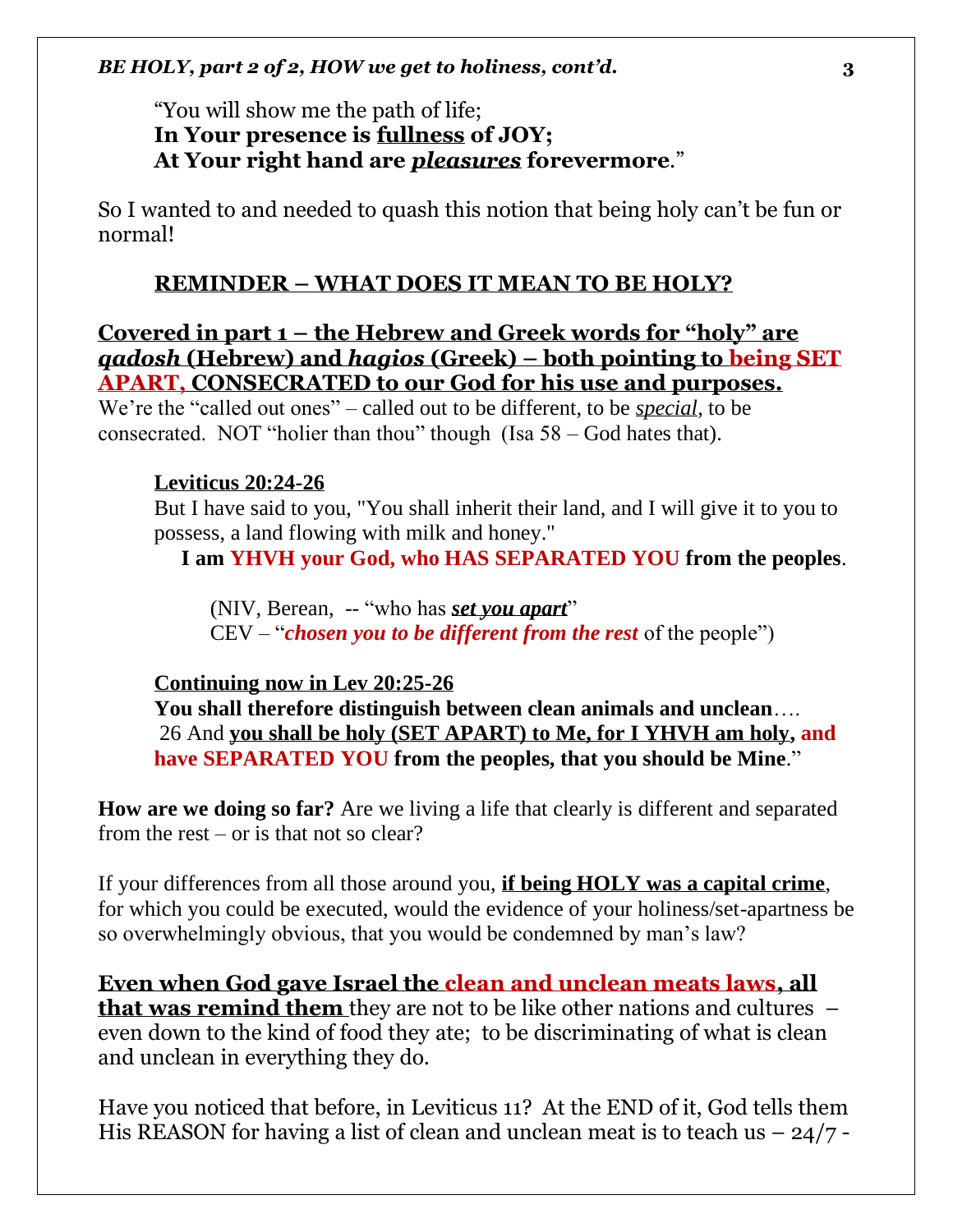- to distinguish between the unclean and the clean…not just in what we eat, but in everything we do!

# **Leviticus 11:44-47**

44 For I am YHVH your God. You shall t**herefore consecrate yourselves, and you shall be holy (SET-APART); for I am holy**. Neither shall you defile yourselves with any creeping thing that creeps on the earth. 45 For I am YHVH who brings you up out of the land of Egypt**, to be** *your* **God**. *You shall therefore be holy, for I am holy.*

46 'This is the law of the animals and the birds and every living creature that moves in the waters, and of every creature that creeps on the earth, 47 **to distinguish between the unclean and the clean**, and between the animal that may be eaten and the animal that may not be eaten.'"

Our Creator is saying he wants us very aware of everything we're doing – to be sure it comports to the holy set-apart, special, sanctified standards of being holy to our God.

Remember someone or something becomes "set-apart" or holy when: **our God puts his presence there – it becomes holy – or when He declares something "setapart", holy – whether it be dirt or a utensil used in the tabernacle.** 

- Even the ground of his presence as Moses found out Exodus 3:1-8
- The holy angels
- Holy Sabbath the 7th day became sanctified by God's presence in it Gen 2:1-4
- Exodus 19:6 Israel, all 12 tribes, were called to be holy, meaning set-apart, to be a special people to show God's ways, God's laws and Torah.
- We in the new covenant are holy (saints) people, a holy temple, a holy nation of God. 2 Peter 2:5, 9

Question for you: Can GOD himself call certain people "holy" even if they don't have his holy spirit? Can you think of any examples?

# **Possible SURPRISE – OTHERS WHO ARE HOLY (set-apart)**

Now here's a surprise perhaps: does it always take God's spirit residing in someone to make someone holy? Can you think of any exceptions to that? Holy God himself sometimes will declare someone *holy who does not even have his spirit*. That's God's prerogative to do that!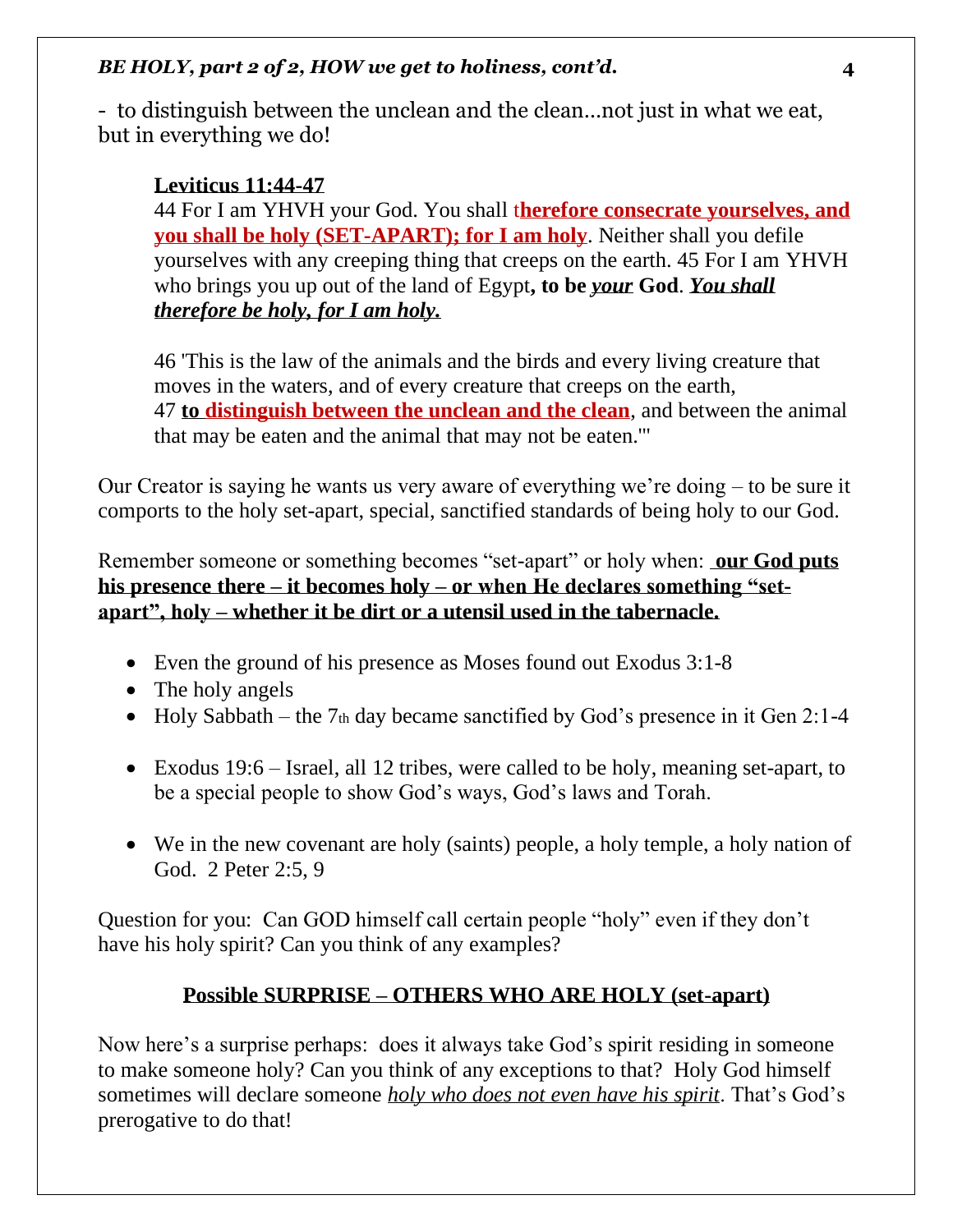#### **1 Corinthians 7:13-14**

"And a woman who has a husband who does not believe, if he is willing to live with her, let her not divorce him.

14 For **the unbelieving husband is sanctified [set apart] by the wife**, and the unbelieving wife is sanctified by the husband; otherwise your children would be unclean, but **now THEY [our children] ARE HOLY**."

Our holy God can and does declare someone's unconverted, carnal husband or wife to be holy – *because of* the spirit-filled spouse. **The same applies to your children** – who, even *before* they have God's spirit – are also declared "holy" by the believing parent(s). *YOUR life of holiness*, of responding to God's call**, puts your CHILDREN in a special, holy category!** Let that sink in.

*Are you seeing how vital it is that we live a set-apart, pleasing-to-God kind of life? The way you respond to your holy calling affects others! In Malachi 2:14-15, God warns us to be careful how we deal with our wife. Read verse 14 up here…we have to be SO aware how important our wife, your husband and our marriages are to God. I have sermons recently on how our marriages are to depict Christ and the Church.* 

#### **Malachi 2:14-15**

Yet you say, "For what reason?" Because YHVH has been witness Between you and the wife of your youth, With whom you have dealt treacherously; Yet she is your companion **And your wife by covenant**.

15 But did He not make them ONE, *Having a remnant of the Spirit? And why one? He seeks godly offspring.*

Therefore take heed to your spirit, And let none deal treacherously with the wife of his youth."

The end of verse 15 is an admonition to men not to break their marriage covenant of fidelity; not to be committing adultery. God considers adultery "dealing treacherously" to their wife.

Because you, the spirit-filled believer, are praying for your children, because you take your calling seriously, our God says your children are special, holy as He seeks a godly offspring. The way you live your holy life can impact your kids dramatically.

Even Apostle Peter told the people gathered on Pentecost in Acts 2, that they too, needed to remember that God's call, his open door to his holy kingdom was open not just to them, but to their children… "and as many as the Lord *our* God will call!"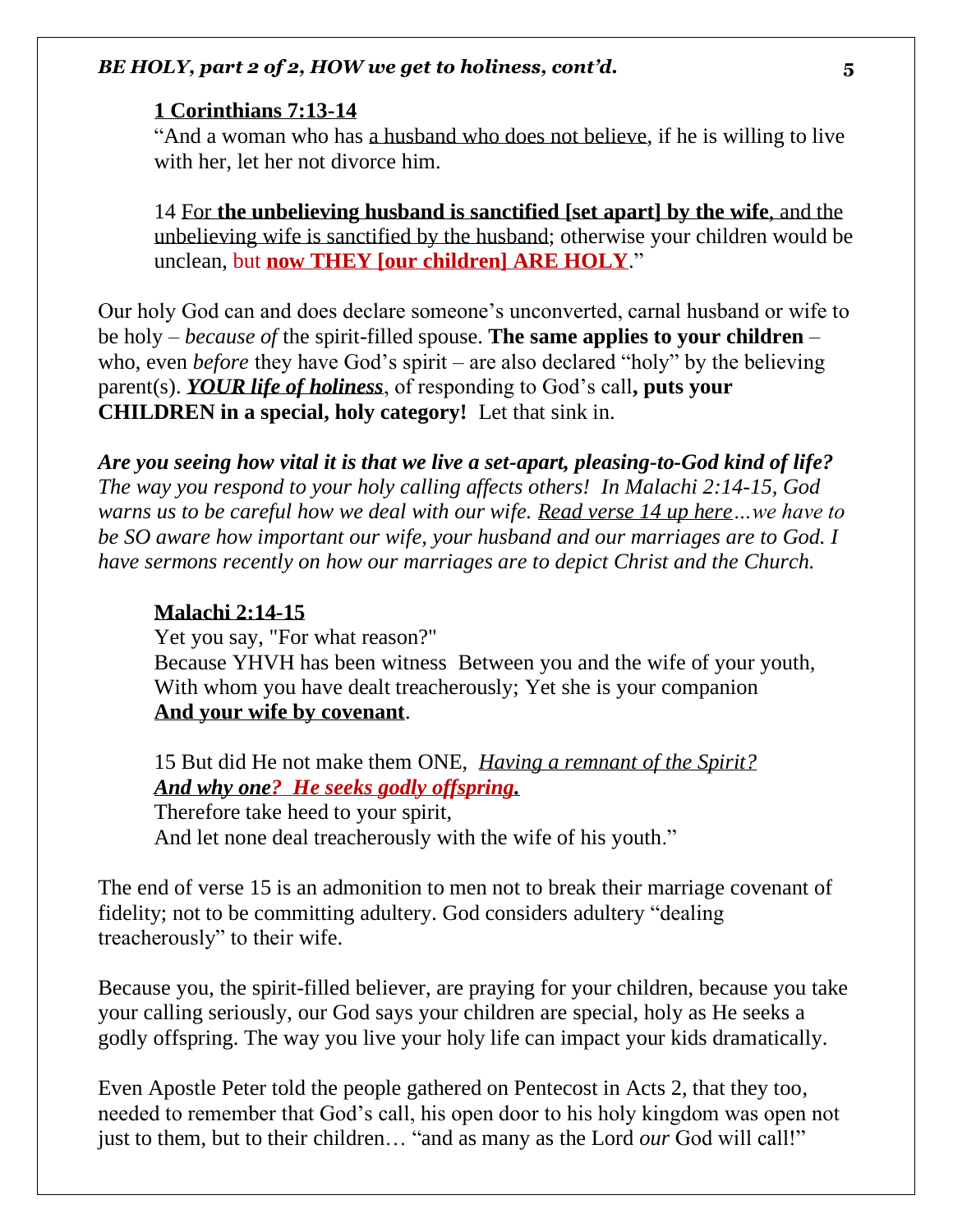#### **Acts 2:38-39**

Then Peter said to them, "**Repent**, and let every one of you be **baptized in the name of Jesus Christ for the remission of sins**; and you shall receive **the gift of the Holy Spirit**.

39 For *the promise is to you AND to your CHILDREN*, and to all who are afar off, as many as the Lord our God will call."

If you see no holiness in your children, especially grown children, don't despair. Claim this promise, reminding God that he said your children are holy. Ask God to bring them gently to repentance and holiness.

So someone or something becomes holy by God's presence or by God declaring them to be holy – whether they have his spirit or not (as your children, for example; and Israel, for example).

Being holy, truly set-apart, is a thing of BEAUTY. David and others proclaimed that we worship our God Most High, and our Lord and Master Yeshua the Son of God – "in the BEAUTY OF HOLINESS."

# **1 Chronicles 16:29**

"Give to YHVH the glory due His name; Bring an offering, and come before Him. *Oh, worship YHVH in the beauty of holiness!"*

And imagine how special we should feel if we would grasp this: Yeshua said this: "*MY* FATHER and I will come and reside inside you." – John 14:23 (**POST**)

Paul says several times that God himself, not just GOD's spirit, but God himself says **"***I* **will dwell in them" – 2 Cor. 6:16** 

And again in **Ephesians 2:22 – we become "the dwelling place of God**".

#### **How beautiful is that?!!**

*I hope you're feeling like I'm feeling... a lot of repentance is overdue for not valuing as deeply as we can that Most Holy God himself resides in us. We haven't been giving this concept of living a holy life the focus we should be giving it.*

*Living a holy life also means being super aware that we are no longer a part of this world's kingdom ruled by Satan for now. Again, I repent, and you probably need to as well for not coming out of this world as much as we should. We need to all wake up and get zealous for God again.*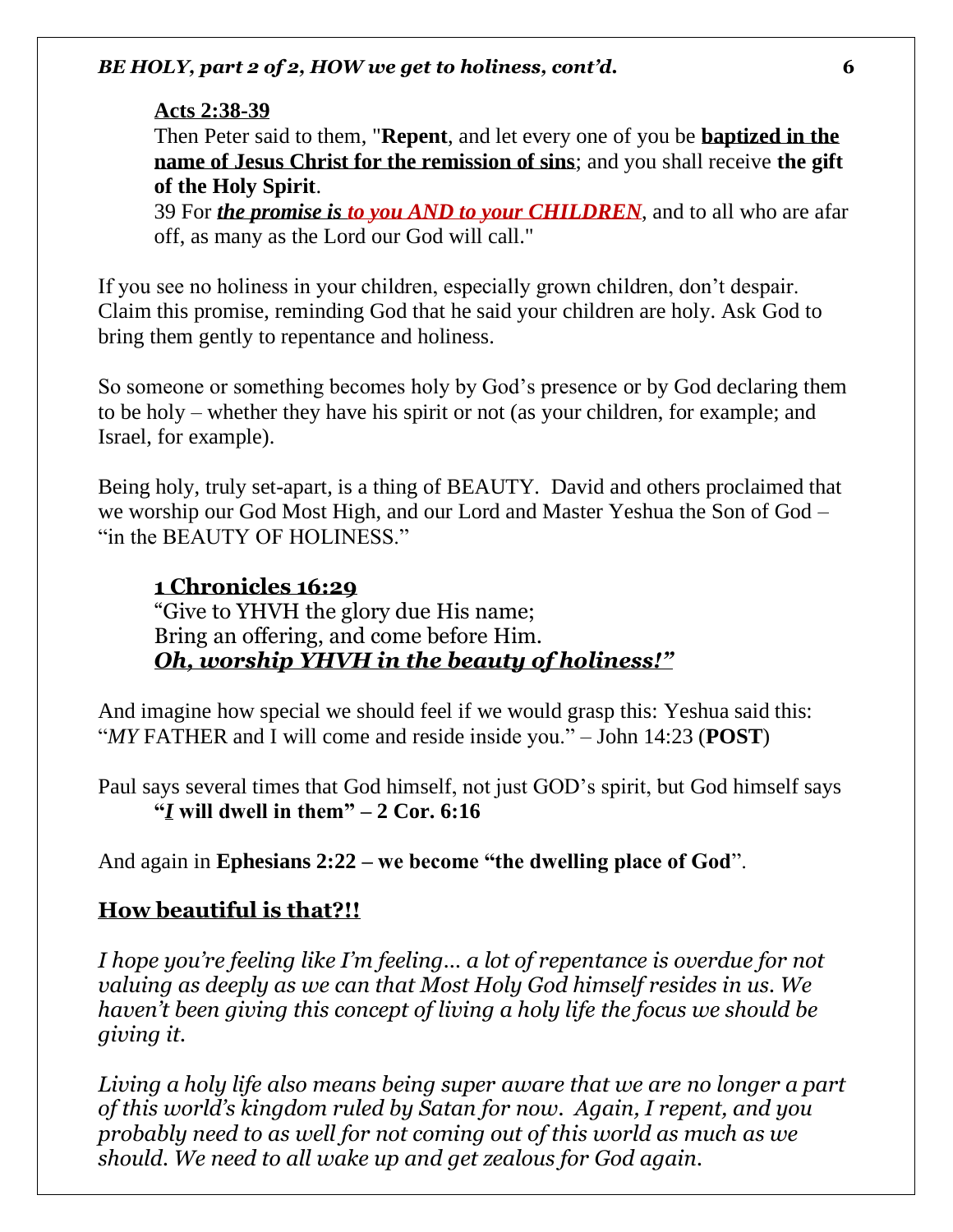# **THE LESSON OF REBEKAH'S 2 CHILDREN**

Abraham's son Isaac married Rebekah. At first, she was barren. But look what happens – and I'll explain how this story pertains to our topic.

# **Genesis 25:21-23**

Now Isaac pleaded with YHVH for his wife, because she was barren; YHVH granted his plea, and Rebekah his wife conceived. 22 But the *children struggled together within her;* and she said, "If all is well, why am I like this?" So she went to inquire of YHVH.

23 And YHVH said to her: *"Two nations are in your womb,* Two peoples shall be separated from your body; One people shall be stronger than the other, And the older shall serve the younger."

One of the twins was Jacob – renamed Israel later on. The other was Esau – also called Edom – who fought Israel constantly for the past hundreds of years. Even the HEROD line of kings was from Edom (Herod the Idumean).

Could this struggling between 2 cultures in Rebekah's womb have represented the struggle we face when we are called and developing in holiness while still having our old nature as well?

# **PART OF GOD'S NEW KINGDOM's WAY, THE KINGDOM OF GOD**

To be holy is to be called out from those around us, from out of the world into his Kingdom. *And until we are changed to glorious spirit bodies, there should always be an ongoing fight inside us. It's 2 kingdoms battling it out inside us* UNTIL we put on perfection when our change comes. **All this was depicted by Rebekah's 2 twins struggling inside of her.**

**Being holy entails becoming a part of** *our GOD'S* **kingdom** and identifying with the kingdom of GOD, and not with the temporary thrills of this world's kingdom. I speak to many of you who are beginning to identify again with this world. And I have had to wake myself up too and repent as well.

Our God's presence in us gives us HIS NATURE … and it has to grow.

So those of us called out now are to relate to the kingdom of GOD – not to this world.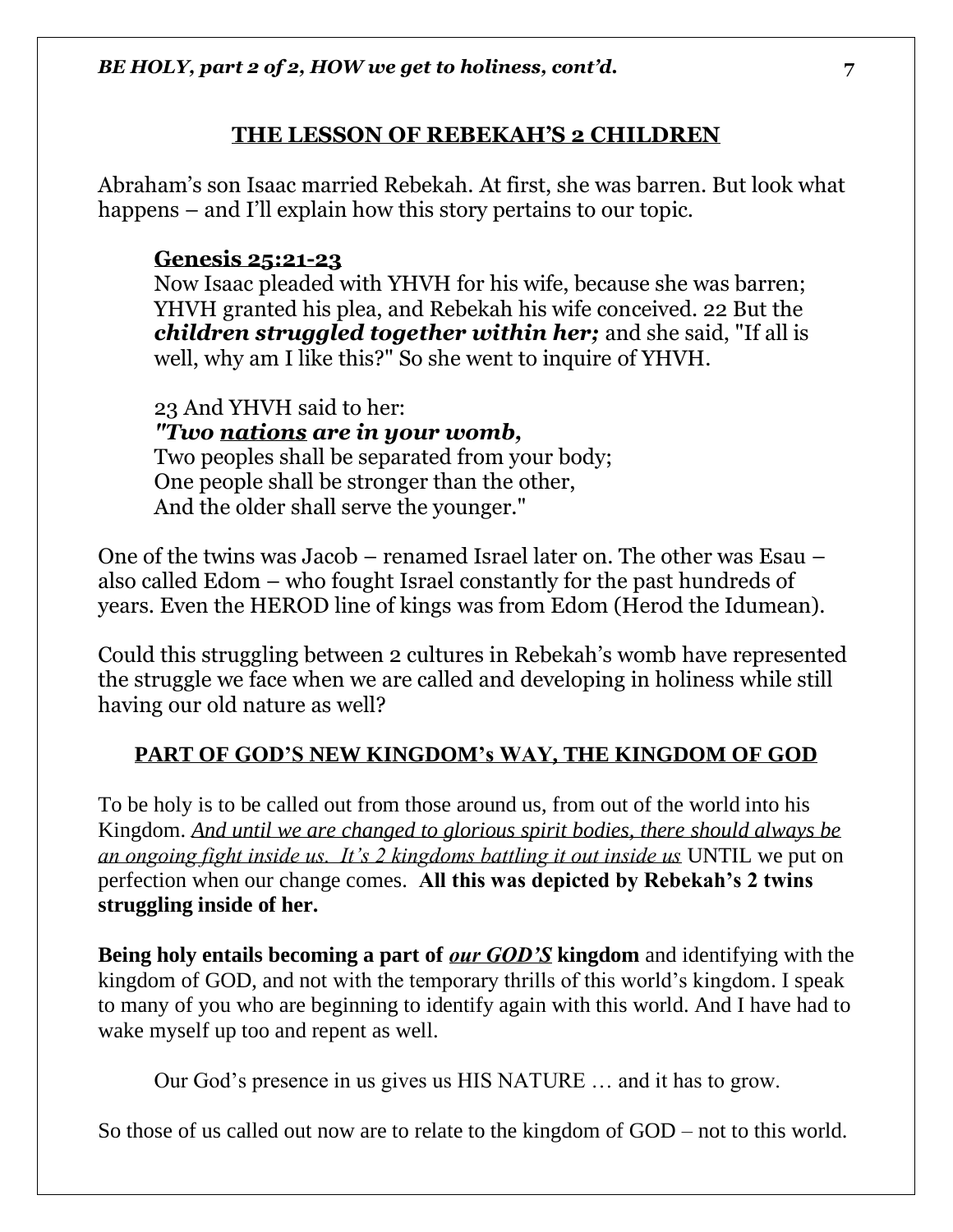But since we now have two natures inside us – the carnal nature and the Spirit of God the Father himself inside us – there's a constant WAR going on. *Or there should be war, anyway* – between the pulls of the flesh/sin fighting God's nature that wants to turn away from that?

# **2 Peter 1:1-3**

Simon Peter, a bondservant and apostle of Jesus Christ,

To those who have obtained like precious faith with us *BY the righteousness of our God and Savior Jesus Christ*:

2 Grace and peace be multiplied to you in the knowledge of God and of Jesus our Lord,

3 as **HIS divine power has given to us all things** that pertain to life and godliness, through the knowledge of Him who called us by glory and virtue, 4 by which have been given to us exceedingly great and precious promises, that through these you may **be PARTAKERS of the DIVINE NATURE**, having escaped the corruption that is in the world through lust.

We still give in to the old nature, all too frequently, as Paul admits, but he also says he sometimes was still doing things that he hated. He hated the old way. WE must come to hate the carnal nature's pull on us too.

So this is why so much of the New Covenant scriptures talk about not conforming to our former lusts and former ways… it should be a fight we engage in, with gusto! We all still have our old carnal nature wanting us to continue to get drunk, or to eat more than we should, to speak profanity, to lie when convenient, to lust sexually, to do things not godly in other words. Or to participate in movies, shows, entertainment that glorifies sin – which our Father and our Savior would not want to watch with you! Amos 3:3 – two can't walk together unless they be agreed. Would you act, speak and conduct yourself the way you do if you could literally see God right there beside you all the time? You know you wouldn't. So that has to change.

For example, why would our holy God want you – his chosen child-- to find entertainment in watching sinners sin? In watching them blow each other away in action films, or seduce someone into adultery or fornication, or in one flagrant lie after lie? WHY? If you're letting God's holiness live inside you, you and I will NOT find joy in any of that!

# **Galatians 5:16-17**

**"I say then: Walk in the Spirit, and you shall not fulfill the lust of the flesh.**  17 *For the flesh lusts against the Spirit*, and the Spirit against the flesh; and these are contrary to one another, *so that you do not do the things that you wish*

*Contemporary English Version v.17*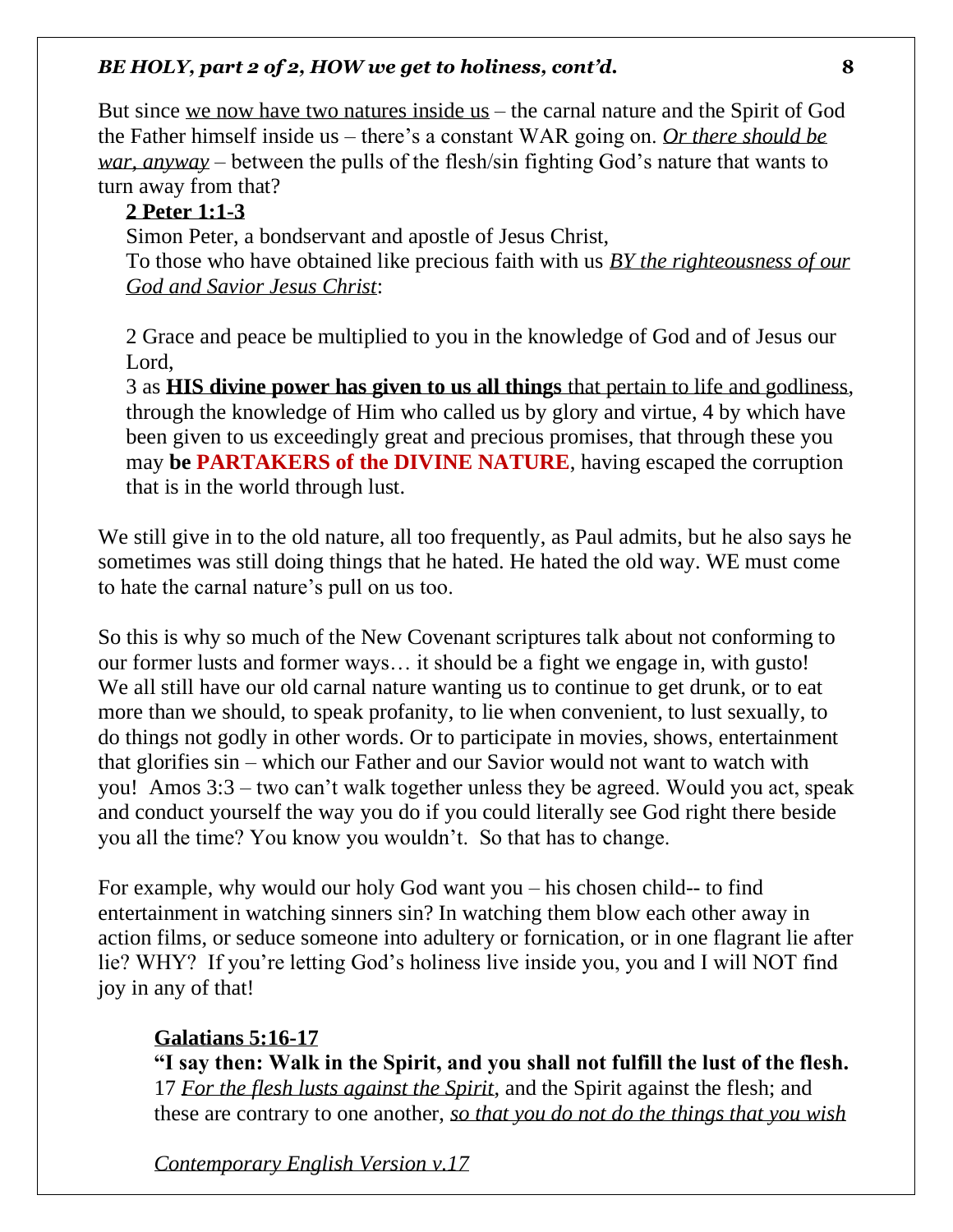**"**The Spirit and your desires are enemies of each other. They are always fighting each other and keeping you from doing what you feel you should."

I ask: which nature inside us are we feeding, strengthening, paying attention to?

Then Paul goes on to discuss the works of the flesh – and he says if we keep doing these things – adultery, fornication, uncleanness, lewdness, envy, drunkenness – etc. – **"those who practice such things will NOT inherit the kingdom of God" (v. 19-21).**

# **Galatians 5:19-21**

**"Now the works of the flesh are evident,** which are: **adultery, fornication, uncleanness, lewdness**, 20 idolatry, sorcery, **hatred**, contentions, jealousies, **outbursts of wrath, selfish ambitions, dissensions, heresies, 21 envy,** murders, **drunkenness, revelries, and the like**; of which I tell you beforehand, just as I also told you in time past, **that those who practice such things will NOT inherit the kingdom of God"**.

Then he speaks of the fruit of God's spirit and how we're supposed to have crucified our flesh with its passions (verses 22-24).

But there should be a WAR going on. You still have your old carnal nature, like Paul even admitted. We must be aware there's a war going on to get you to lose, to quit, to fail… and we must and will prevail through Christ.

We can't participate in anything God would call "unclean".

# **2 Corinthians 6:17-18**

Therefore *"Come out from among them* **and be separate, says the Lord.** *Do not touch what is unclean, and I will receive you."*  18 'I will be a Father to you, and you shall be My sons and daughters," says the Lord Almighty."

After God's word of welcoming into his holy family, the theme continues in chapter 7. Notice:

# **2 Corinthians 7:1**

"Therefore, having these promises, beloved, let **us cleanse ourselves from all filthiness** of the flesh and spirit, **PERFECTING HOLINESS in the fear of God"**.

Peter picks this up too, after stating this whole world's kingdom of Satan is going to be burned up, says this: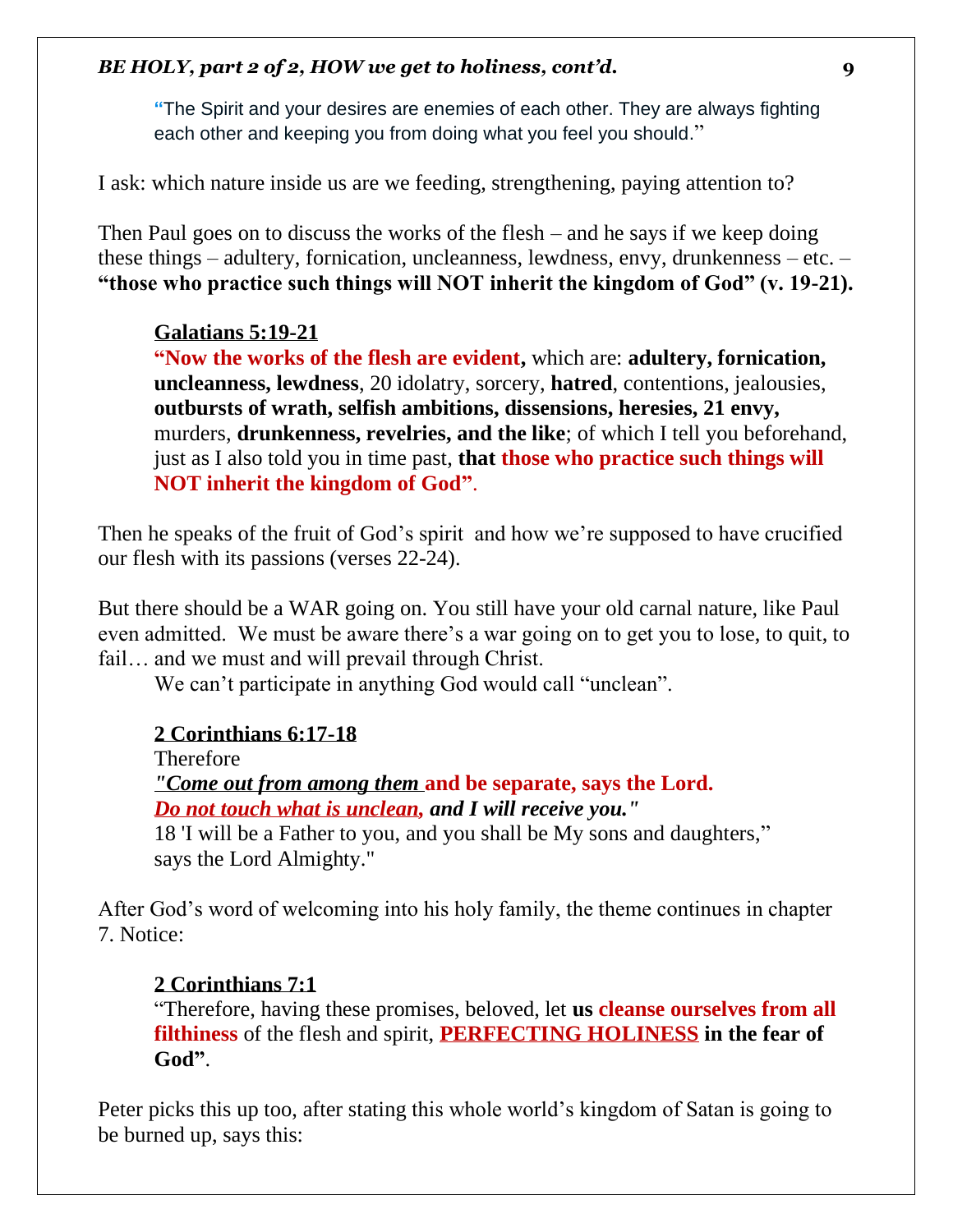#### **2 Peter 3:11**

"Therefore, since all these things will be dissolved, **what manner of persons ought you to be in holy conduct and godliness…"**

**So great, we have to be holy. But how do we perfect holiness? How do we get there?** 

### **GROWING IN HOLINESS – the KEY**

Remember we are the tabernacle or temple of God's presence today. We are. The key to perfecting holiness, to becoming more and more like God – is told in the story of what happened when Moses and Aaron dedicated God's tabernacle in the wilderness. You and I should dedicate *our* tabernacle, in our wilderness time too... but watch this.

### **Exodus 40:34-35**

"Then the cloud covered the tabernacle of meeting, a**nd** *the glory of YHVH FILLED* **the tabernacle. 35 And Moses** *was not able to enter* the tabernacle of meeting, because the cloud rested above it, *and the glory of YHVH filled the tabernacle*."

What is this telling us, we who are the *living* tabernacles today? To me it says when *we* are *filled* with God's holy presence, *there is no room left* works of the flesh. Remember our heavenly father and the Son of God both come literally live inside us!

### **John 14:23**

Jesus answered and said to him, "If anyone loves Me, he will keep My word; and My Father will love him, **and We will come to him and make Our home with him**."

Yeshua once said this too – that there was nothing of Satan inside Christ. NOTHING!

### **John 14:30-31**

"I will no longer talk much with you, for *the ruler of this world* ( that is Satan - 2 Cor. 4:4) is coming, AND *he has NOTHING in me.*

But that the world may know that I love the Father, and *as the Father gave me commandment, so I do*. Arise, let us go from here."

The resurrected Christ is now our life (Colossians 3:2-3). HE is now in us. As they walked through the Kidron valley on the way to the garden of Gethsemane, Yeshua went deeper on this topic – and he tells us all the keys to perfecting holiness!

# **John 15:1-6**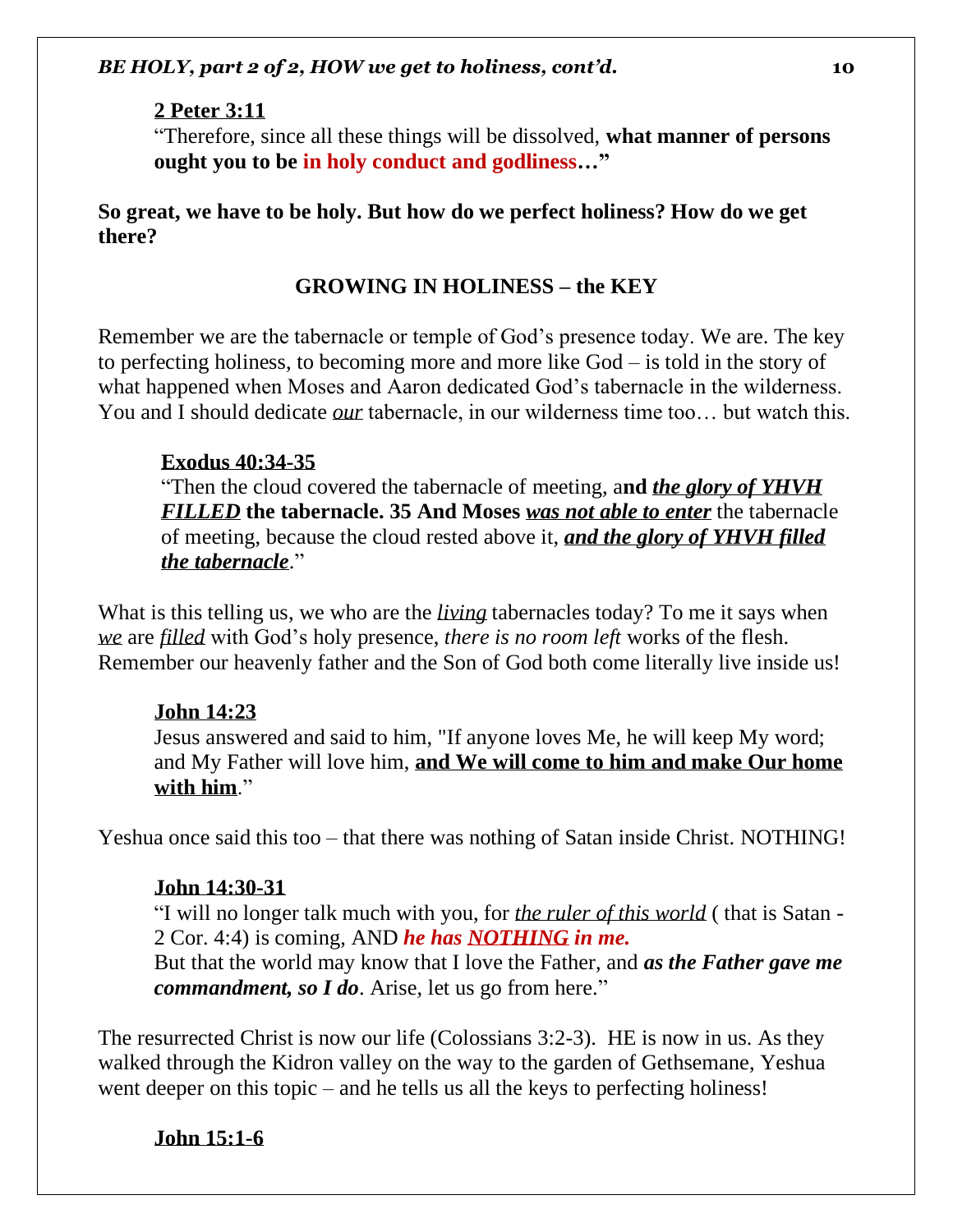*"I am* **the true vine, and My Father is the vinedresser**. 2 Every branch in Me that does not bear fruit He takes away; and every branch that bears fruit He prunes, that it may bear more fruit. 3 You are already clean because of the word which I have spoken to you. 4 Abide in Me, and I in you. *As the branch cannot bear fruit of itself, unless it abides in the vine, neither can you, unless you abide in Me*.

**5 "I am the vine, you are the branches.** *He who abides in Me, and I in him, bears much fruit; for without Me you can do nothing***.** 6 If anyone does not abide in Me, he is cast out as a branch and is withered; and they gather them and throw them into the fire, and they are burned."

If we really believe that our God and his Son abide in us by God's spirit, we should be begging God to *fill our lives* with his glory, as happened in Moses' day with the tabernacle and in Solomon's day with the temple.

#### **2 Chronicles 7:1-3**

"When Solomon had finished praying, fire came down from heaven and consumed the burnt offering and the sacrifices; **and the glory of YHVH** *FILLED* **the temple**.

2 **And the priests could not enter the house of YHVH, because the glory of YHVH had FILLED the Lord's house.** 3 When all the children of Israel saw how the fire came down, and the glory of the Lord on the temple, they *bowed their faces to THE GROUND ON THE PAVEMENT, and worshiped and praised YHVH,* saying:

"For He is good, For His mercy endures forever."

We become the habitation of God (Eph. 2:22). His holy temple. How? Why? Because his holy presence has made us holy. We have to keep his dwelling place – our own bodies now -- clean. We must be taking stock of how pleasing we are to God. We must not be hearers of the word only, but doers – people who are changing, growing in obedience, repenting often, as we let God's presence so *fill* us that there's simply NO room left for our carnal ways.

God should come so powerfully into you and into me, if we are responding to his calling for us to be dedicated to him, for his special use of our lives to his glory – that in a PERFECT case, **there's simply no room for works of the flesh!** Or of identifying at all with this present evil world.

**But warning: HOLY people can be defiled by what is unclean.** Go back and study **Haggai 2:10-13**. Something holy (including you and I) can be defiled by the unclean. But the holy doesn't make the unclean suddenly holy. We cannot be tampering with what is unholy and unclean and disobedient to God – and expect to say holy. We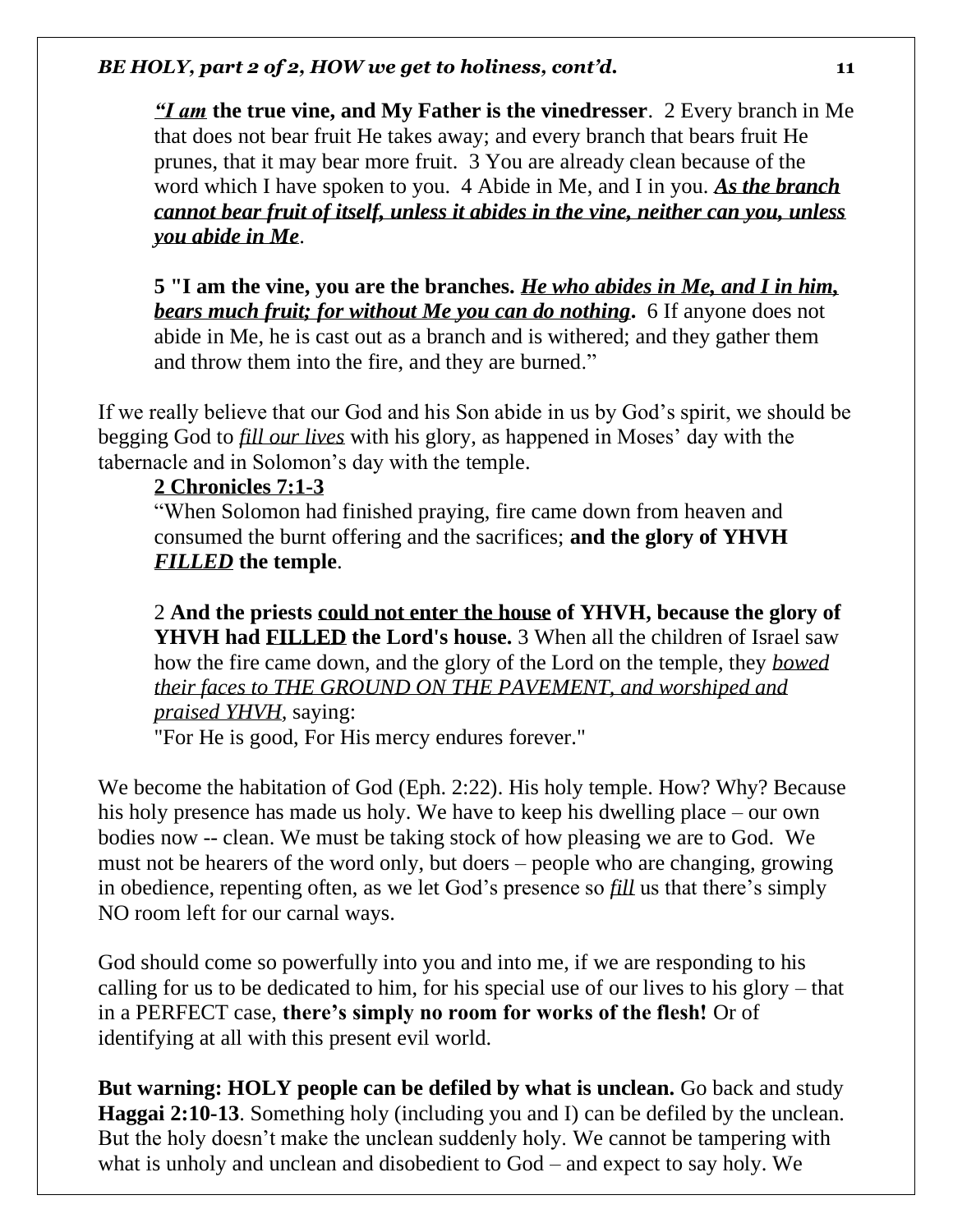simply cannot. Our holy God will not remain inside us forever if we persist in a walk He's not in agreement with. Two can't walk together unless they are agreed (Amos 3:3)

David certainly knew this. God will leave if we continue in a life of sin.

Don't forget: Our God gave King Saul his Holy Spirit – and it says Saul was turned into a different man (1 Samuel 10:1-10), but because Saul continued in a life that was not godly, God eventually took away his holy spirit.

### **1 Samuel 16:13-14**

"Then Samuel took the horn of oil and anointed him in the midst of his brothers; and **the Spirit of YHVH came upon David** from that day forward. So Samuel arose and went to Ramah.

14 **But the Spirit of YHVH DEPARTED FROM Saul**, and a distressing spirit from YHVH troubled him."

David knew that. So when David repented of his murder of Uriah and the adultery with Uriah's only wife, look at David's wording in his prayer of repentance:

#### **Psalms 51:1-2**

"Have mercy upon me, O God, According to Your lovingkindness; According to the multitude of Your tender mercies, **Blot out my transgressions. 2 Wash me thoroughly from my iniquity, And cleanse me from my sin".** 

**Psalms 51:7 "Purge me with hyssop, and I shall be clean; Wash me, and I shall be whiter than snow".**

**Psalms 51:10-11 "Create in me a clean heart, O God, And renew a steadfast spirit within me.**  11 Do not cast me away from Your presence, *And do not take Your Holy Spirit from me*."

David knew he had to get back to his God. And his one true God knew it. So David's son was sick for a week, so David would pray and fast non-stop as he really sought his God to restore that holiness that David had been losing. Our God is creator. HE is the one who creates our new clean heart (Ps 51:10) and renews His spirit within us.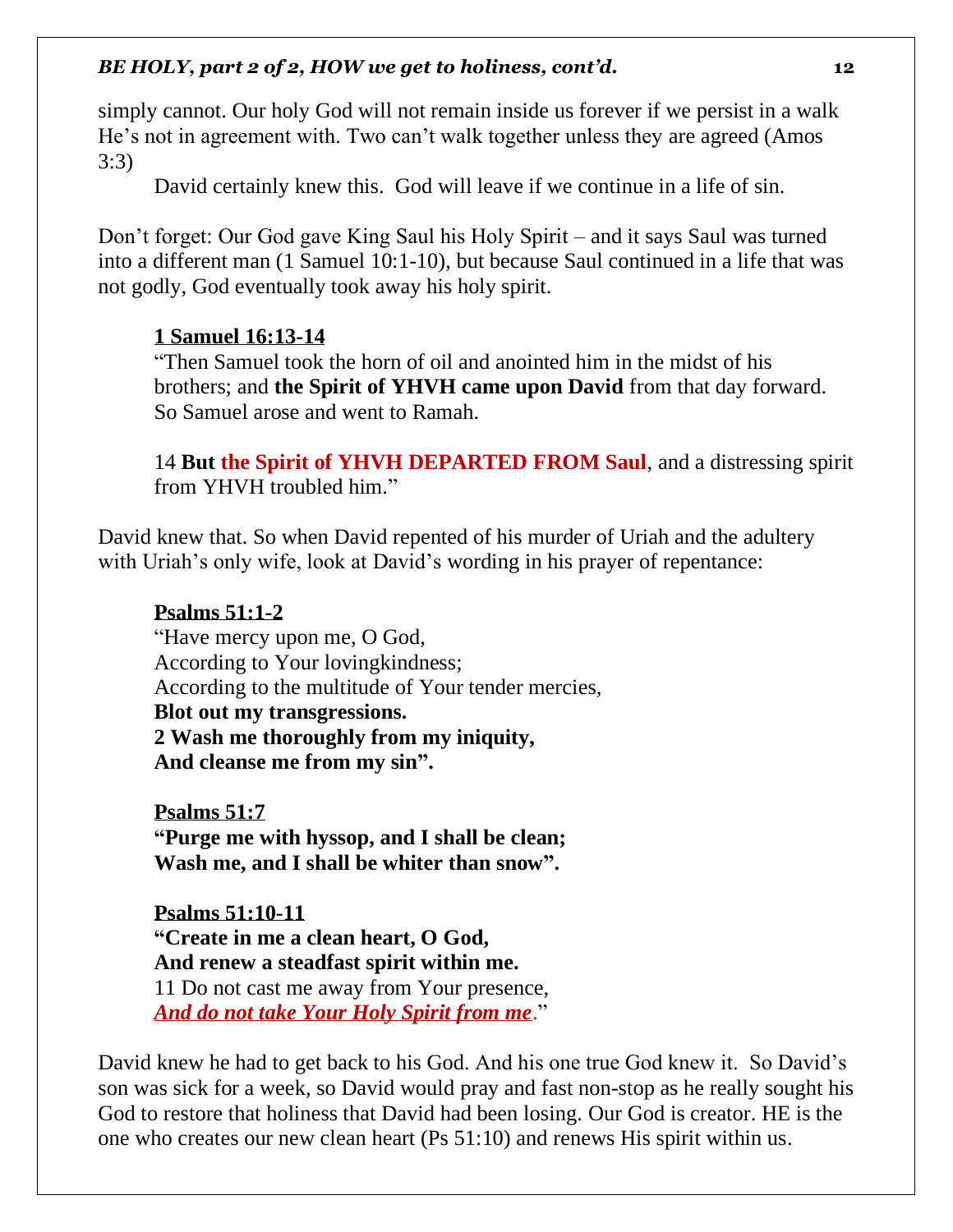# **"FEED" the Divine Nature in you**

**Earlier we discussed that we now have 2 natures inside us: the divine nature of God and the carnal nature we already had. Which one will be dominant in you?** 

**I asked earlier, which NATURE do we feed? Whose kingdom are we focused on – the kingdom of heaven or Satan's kingdom?** Do we *behave* like the Kingdom of God is where our hearts are? The more we focus on and feed God's nature, the holier our lives will be.

- Make Paul's goal your goal "**That I may KNOW him** and the power of HIS resurrection" – Philippians 3:9-11 – the risen Christ living in us. Do you feel *you intimately know* your God? Does he know you? Or will he say, "I never knew you, depart from me, you workers of lawlessness" (Matthew 7:21-23).
- **Lesson of the manna, which pictures God's word. They had to pick it up**  first thing in the day, every day, before it got hot . Exodus 16:21 Do you have that habit of putting God FIRST – in morning prayer and Bible study? Don't have time? Then we have to refocus our priorities and spend less time on Facebook or TV or whatever else we are putting before God.
- **So DAILY study of God's word**. It's a way our Father speaks to us. Pray before beginning your Bible study. We'll be judged by how much we've done with what we've been given. In the "old days" nobody could afford a Bible book scroll. Today we can have multiple translations on our i-phone!
- **DAILY praying to our God** many times a day in shorter prayers and at least 2-3x on our knees if you're able to get down on knees, every single day.
	- o **Take time to LISTEN** as you pray. Stop talking sometimes and tell your Father you have note and pen ready to listen… sooner or later you will discern your Father's voice telling you things either right then – or in days to come. HEAR God's voice speak to you. I have sermons on "Hearing God's voice".
- Refusing the ways of Satan anything contrary to our God's way.
- Devote some days in FASTING in special time of prayer and study and devotion. When *was* the last time you fasted and devoted the day to God?

# **CONSCIENCE and STRIVING TO HEAR GOD'S VOICE and act on it**

God gave us all a conscience. But our consciences have to be educated by God's word. Then when we steer away from God, our consciences will alert us – like an early warning system that we're heading for disaster. If we don't heed, then our consciences can be seared (1 Timothy 4:2). Do a Bible study on conscience. Paul says a LOT about it!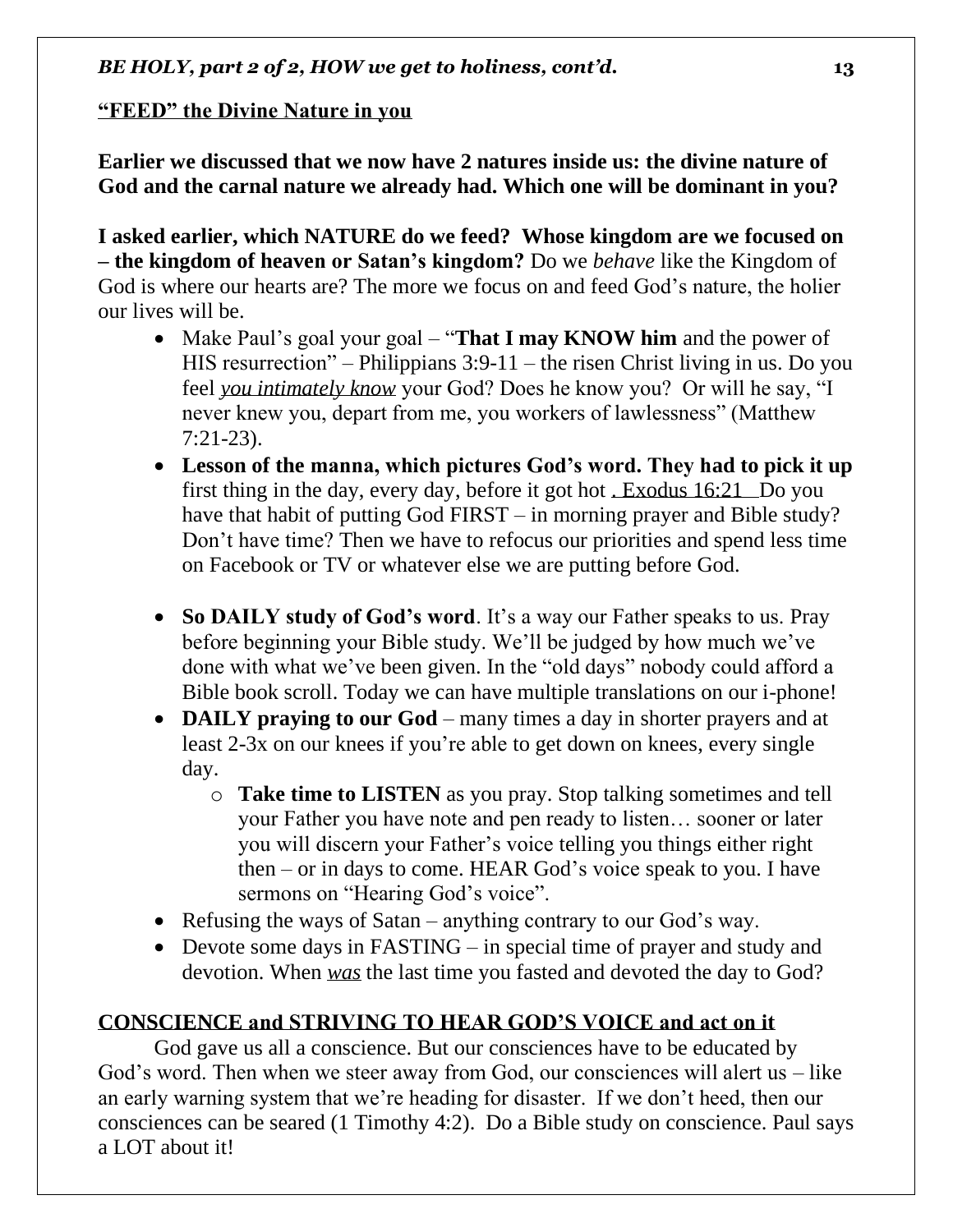I'm saying we will grow in holiness if we learn to heed our conscience when God uses it to direct us and keep us on the right path. Don't ignore it. But God will talk to us. He has not gone mute.

# **I preach a WAKE-UP call to you – and to me.**

- It's time now to do what David did. Repent of where we've been failing.
- It's time now to LIVE like we really are part of the Kingdom of God and not of this world.
- It's past time now to get zealous... to spend more time in prayer and Bible study than we do on Facebook.
- It's way past time now to repent of any Laodicean attitude, any dead Sardis type attitudes, any compromising Thyatiran attitudes – and ask God to help us restore our first love for him. You know, the messages to the 7 churches of Revelation 2 and 3 from Christ.

# *Colossians 1:21-23*

"And you, who once were alienated and enemies in your mind by wicked works, yet now *HE* has reconciled 22 in the body of *His* flesh through death, to *PRESENT you HOLY, and blameless, and above reproach in His sigh***t** —

23 **IF** *indeed you continue in the faith, grounded and steadfast*, *and are not moved away* from the hope of the gospel which you heard, which was preached to every creature under heaven, of which I, Paul, became a minister."

So I can't make myself holy. But I can continue in the faith. I can guard, keep, protect, honor and be aware of my set-apart holy calling – just like we keep, guard, protect and honor the sabbath day, we now do the same in all we are, all we do, all we write – yes, even on Facebook…. To represent our holy God and our holy calling as his holy children.

I cannot make myself more holy – but *I CAN MAKE MORE ROOM for HIM WHO ALONE IS TRULY, FULLY, HOLY* – holy Yeshua and my holy Father – I can make much more room and time for them to FILL my life with their glory like the glory of God filled the Tabernacle in the wilderness! PRAY for what Yeshua said – to start happening for you too: "the ruler of this world has *nothing* in me". (John 14:30). And let's become fiercer holy warriors *fighting* sin and compromises in our lives.

You've been called to be holy, to perfect holiness in the fear of God, to cleanse yourself from sins of the flesh that make us unclean… and if we are faithful, we will come with Christ to set up a new reign on this earth, For those who will be with Christ, are the "Called, chosen and faithful" (Rev. 17:14).